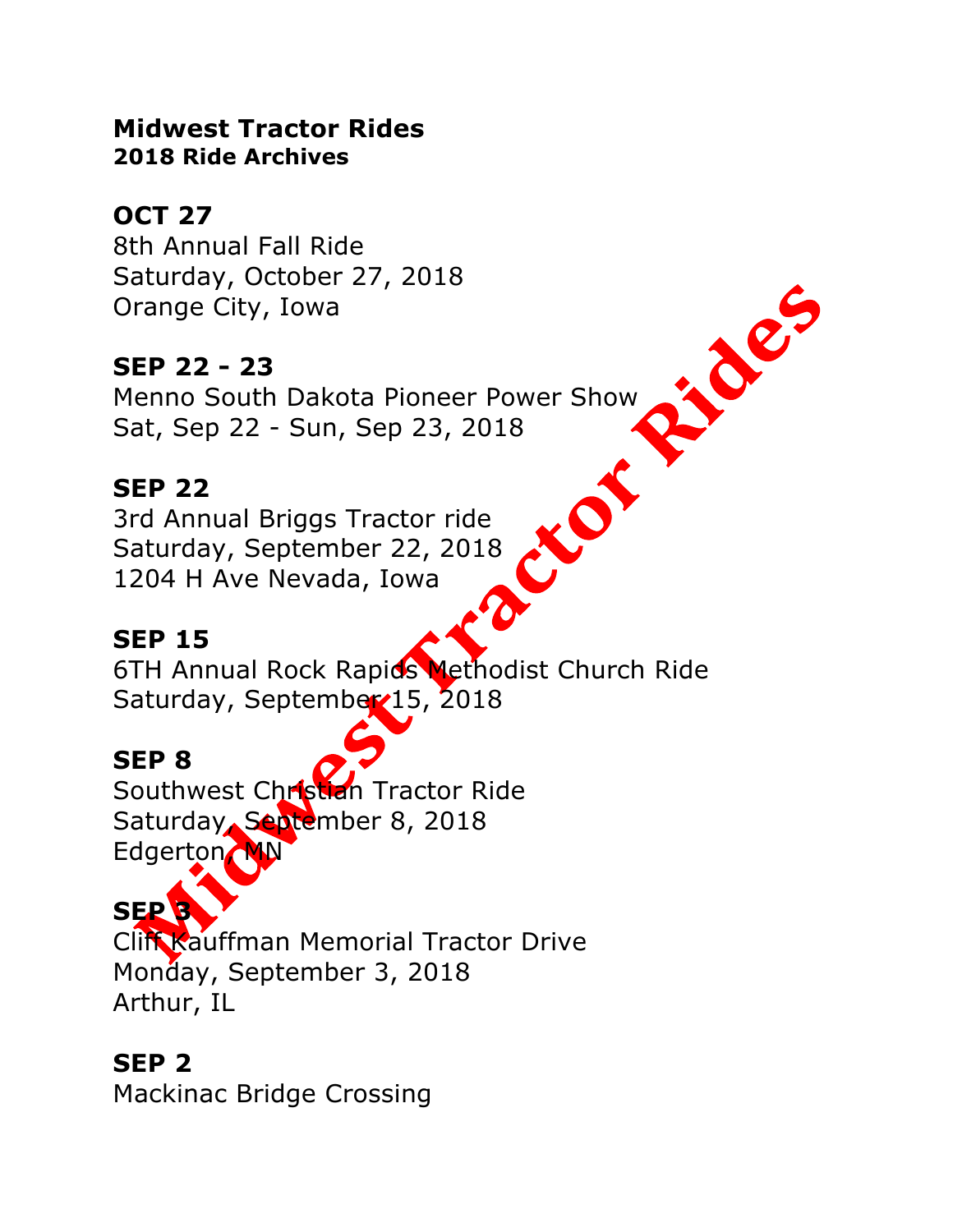Sunday, September 2, 2018 Mackinaw City, MI

## **AUG 31**

Luverne MN. Tractor Ride Friday, August 31, 2018

## **AUG 25**

Saturday, August 25, 2018 Manchester, Iowa

## **AUG 25**

Masonic Lodge 165 Tractor Ride<br>Saturday, August 25, 2018<br>Manchester, Iowa<br>**AUG 25**<br>Loess Hill Tractor Cruit Saturday, August 2018 Loess Hill Tractor Cruise Saturday, August 25, 2018 Mapleton, Iowa AUG 25 Manchester Masonic Lodge 165 Tractor Ride Saturday, August 25, 2018

## **AUG 18**

2018 Hanover Tractor Ride Saturday, August 18, 2018

## **AUG 17**

11th Annual Tractor Drive Friday, August 17, 2018 Crystal Lake Recreation Area, Ayr NE

#### **AUG 16 - 18**

Butterfield Threshing Bee Thu, Aug 16 - Sat, Aug 18, 2018 Butterfield, MN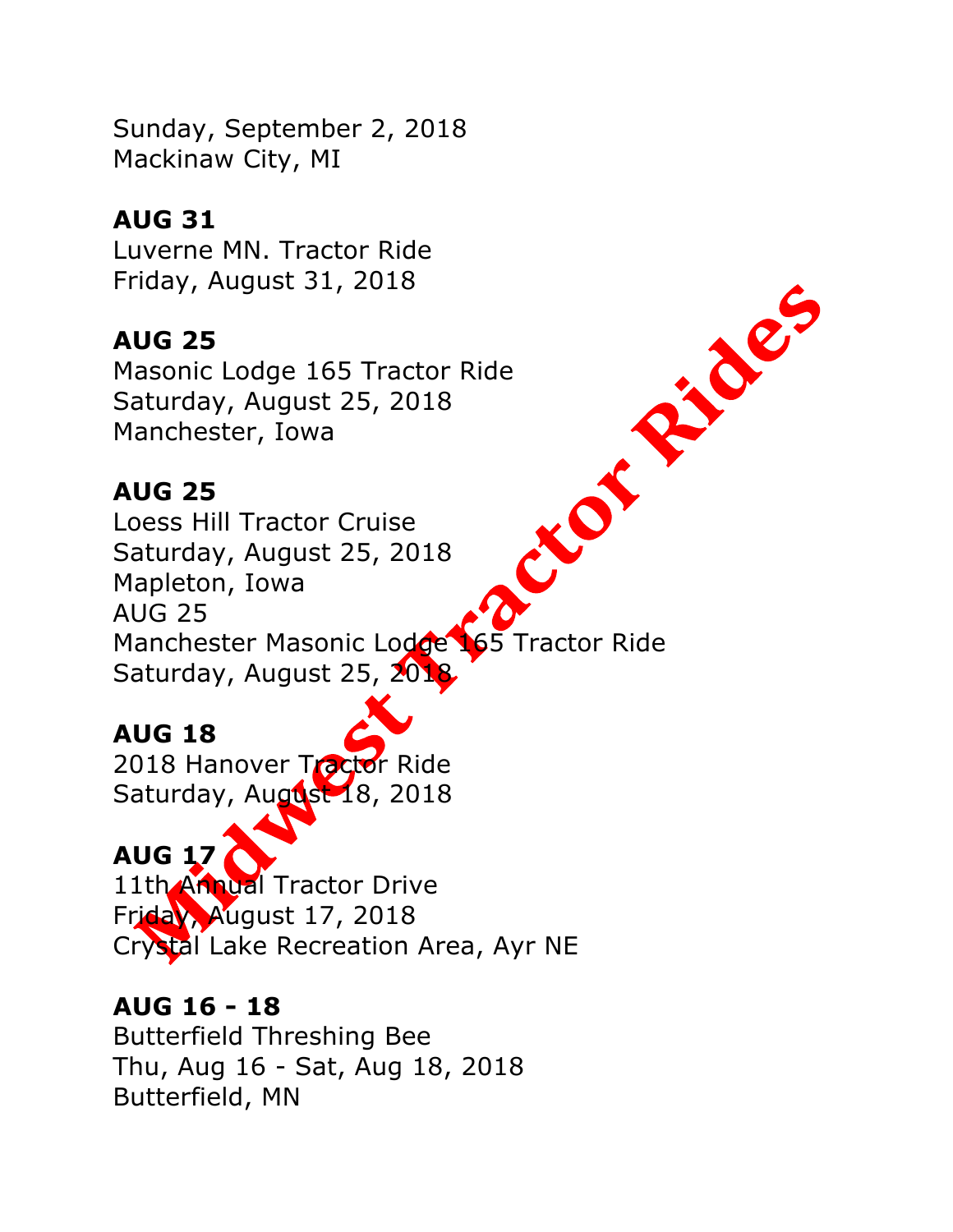AUG 11 2nd Annual Little Rock Tractor Ride Saturday, August 11, 2018 Little Rock, IA

## **AUG 10**

8th Albert City Threshermen & Collectors Annual Show Albert City, Iowa

# **AUG 10**

Garretson's 7th Annual Tractor Ride Friday, August 10, 2018

# **AUG 7**

11th Annual Tulip Festival Ride/Social Tuesday, August 7, 2018 Orange City, Iowa

# **AUG 5**

Jolley Tractor Ride<sup>20</sup> Sunday, August 5, 2018 Jolley, Iowa

# **AUG 4**

Glidden Iowa FFA Tractor Ride Saturday, August 4, 2018

## **AUG 4**

Ride into Sight Saturday, August 4, 2018 25958 McPherson Ave., Council Bluffs, Iowa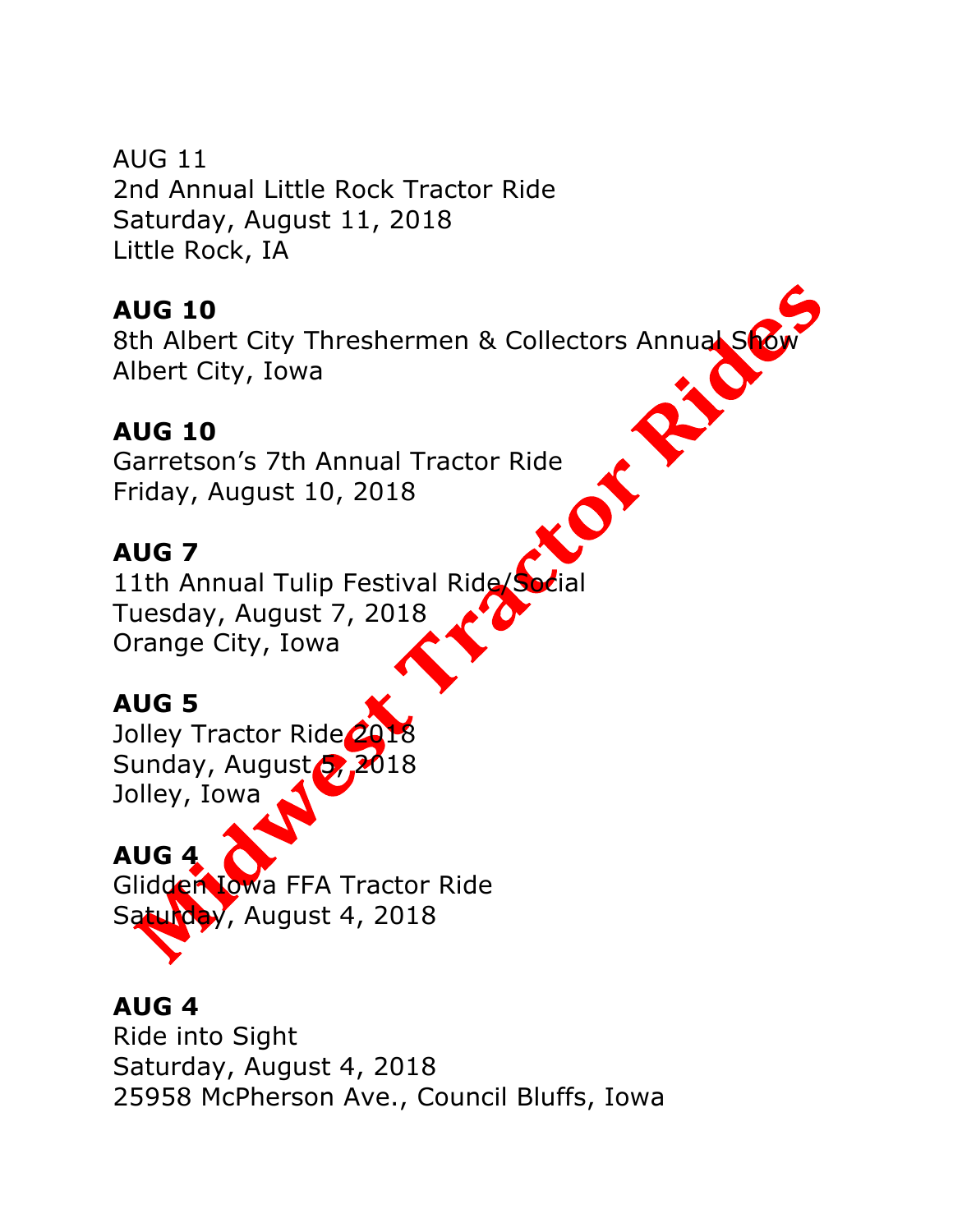## **AUG 4**

Hope Haven Tractor Ride (RESCHEDULED) Saturday, August 4, 2018 Rock Valley, IA www.hopehaven.org

## **JUL 29**

Okoboji FFA Tractor Ride (T.R.A.W.L.) Tractor Ride. Around West Lake Sunday, July 29, 2018

Cro

20

## **JUL 28**

Sweet Rides & Sweet Pies! Saturday, July 28, 2018 Westby, WI

## **JUL 28**

Hurley Antique Tractor Dr Saturday, July 28, 2018 Hurley, South Dakota

## **JUL 27**

Sanborn 11th Annual Tractor Ride Friday, July 27, 2018

# **JUL 20**

Hope Haven Bus Tour Friday, July 20, 2018

# **JUL 12 - 14**

WNAX/Tri-State Old IronTractor Ride Thu, Jul 12 - Sat, Jul 14, 2018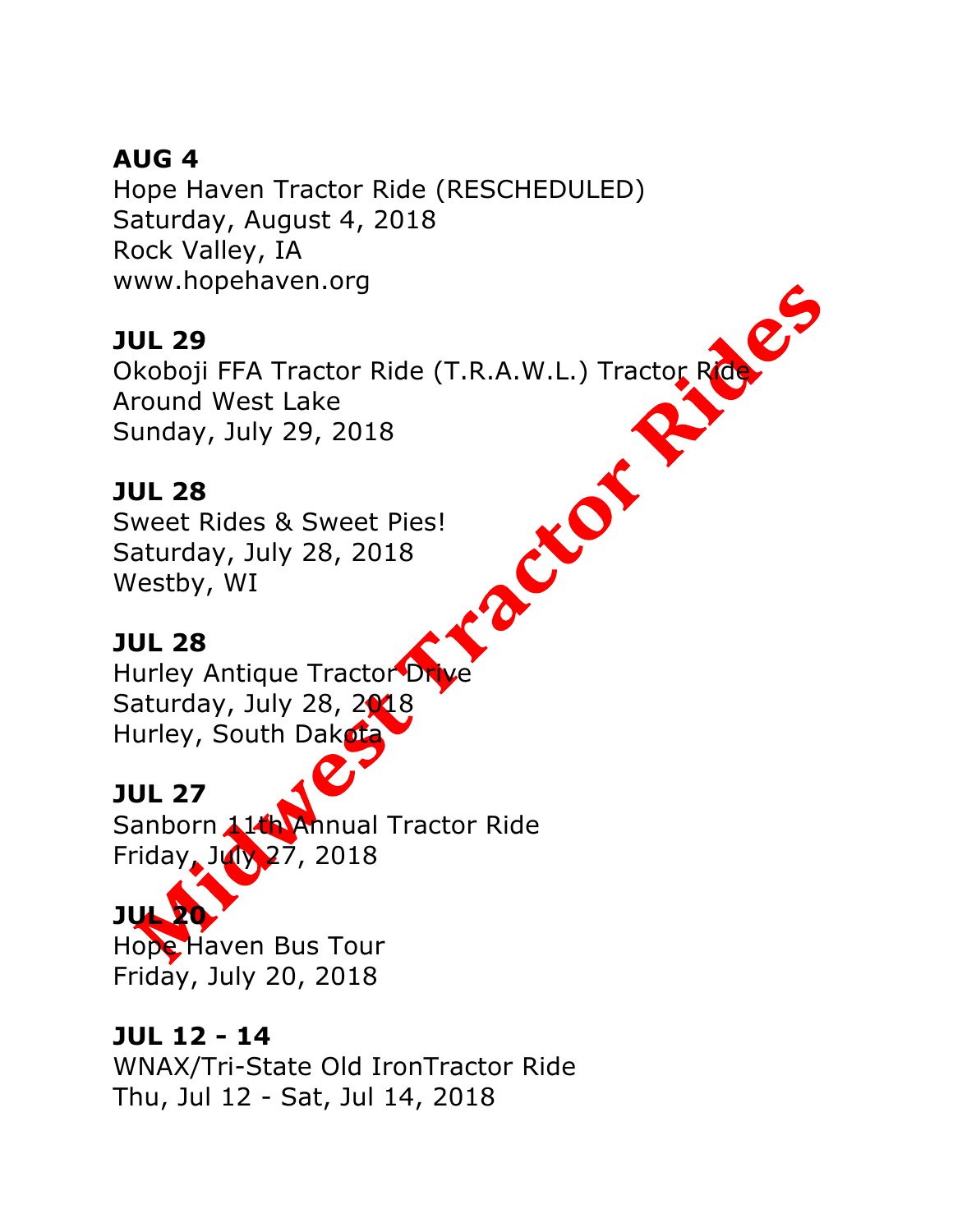## **JUL 12 - 14**

Dewaine's Tractor Rides LLC Thu, Jul 12 - Sat, Jul 14, 2018 Praire du Chien, WI

## **JUL 7**

Woodbury County Farm Bureau 2nd Annual Tractor Ride Saturday, July 7, 2018 Pierson, Iowa

J

#### **JUL 7**

Hull FFA Tractor Ride Saturday, July 7, 2018

## **JUL 1**

Templeton Iowa Tractor Ride Sunday, July 1, 2018

## **JUN 24**

Manning Iowa Tractor Ride Sunday, June 24, 2018 Park Ave, Manning, IA 51455

## **JUN 23**

Ogden **Fun** Days Tractor Ride Saturday, June 23, 2018

# **JUN 23**

Hope Haven Tractor Ride Saturday, June 23, 2018

## **JUN 23**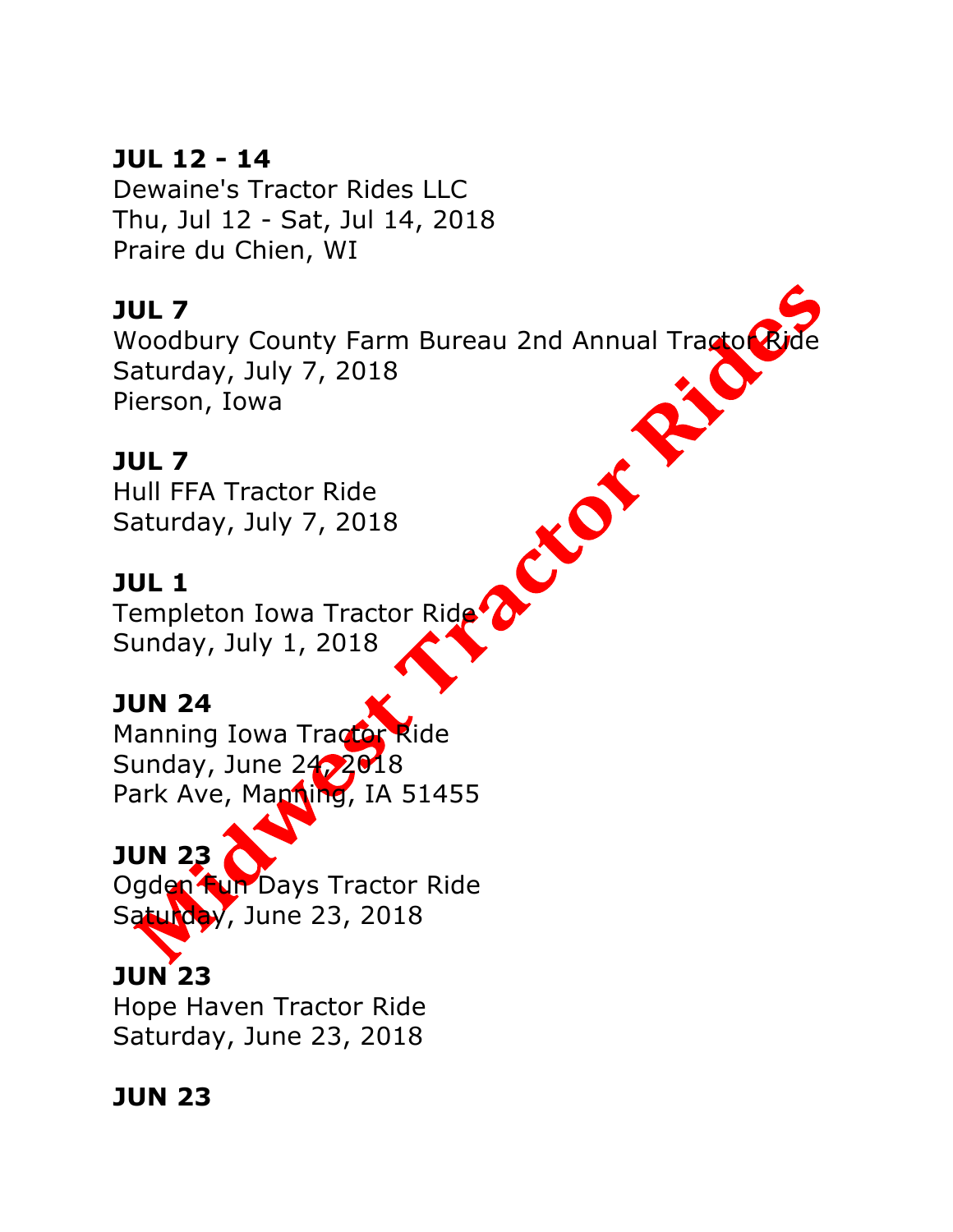Bureau County Farm Bureau Tractor Trek Saturday, June 23, 2018 308 E. Howard Street, LaMoille, IL www.bureaucountyfarmbureau.org

## **JUN 23**

2nd Annual Thor Tractor Ride Saturday, June 23, 2018 Thor, IA

## **JUN 22**

Cass County Relay for Life Tractor Ride Friday, June 22, 2018 805W 10th Atlantic ,Ia. 50022

## **JUN 16**

Ralph and Richard Ricke Menopal Ride Saturday, June 16, 2018

## **JUN 16**

Ireton Christian School Ride Saturday, June  $19, 2018$ 

# **JUN 16 - 17**

3rd Annual All Nebraska Tractor Ride Sat, Jun 16 - Sun, Jun 17, 2018 600 So. Baltimore Ave, Hastings, NE 68901 www.pvama.org

## **JUN 10**

8th Annual Eastern Nebraska Tractor Ride Sunday, June 10, 2018 Cedar Bluffs, NE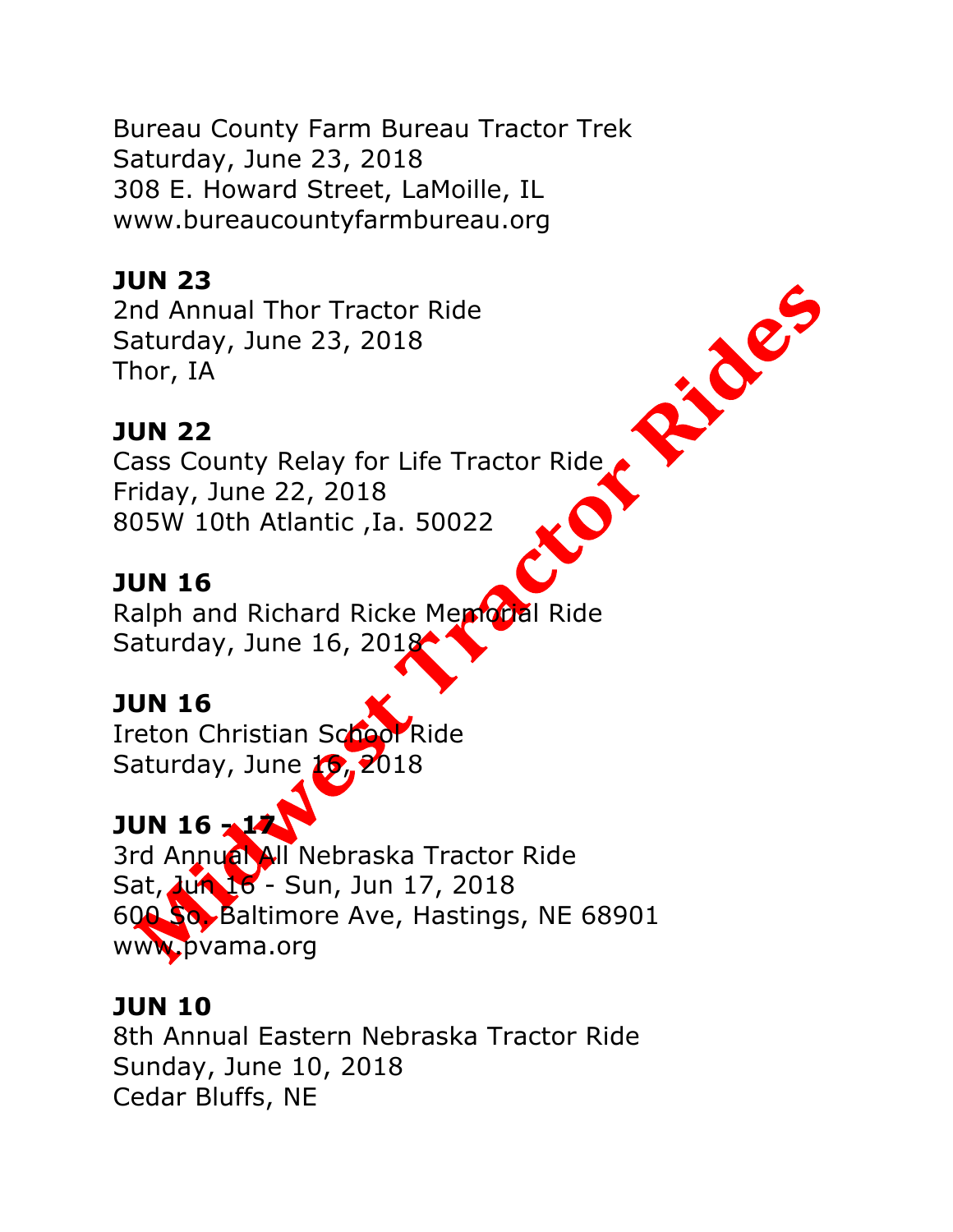## **JUN 9**

9th Annual Kenneth "Nick" Rosenow Tractor Ride Saturday, June 9, 2018

P. des

#### **JUN 7 - 9**

KICD Tractor Ride Thu, Jun 7 - Sat, Jun 9, 2018 777 Main St, Emmetsburg, IA 50536

#### **JUN 2 - 10**

Tractor Relay Across Nebraska Sat, Jun 2 - Sun, Jun 10, 2018

#### **JUN 2**

3rd Annual Harold King Memorial Tractor Ride Saturday, June 2, 2018 Schaller, IA

#### **JUN 2 - 9**

SD Plowing AssociationRride Sat, Jun 2 - Sat Dur 9, 2018 Granite, Iowa

#### **JUN 1**

Sioux Center Summer Celebration Tractor Ride Friday, June 1, 2018 Sioux Center, Iowa

#### **MAY 27**

7th Annual Charles Larsen Memorial Tractor Ride Sunday, May 27, 2018 Elk Horn, Iowa